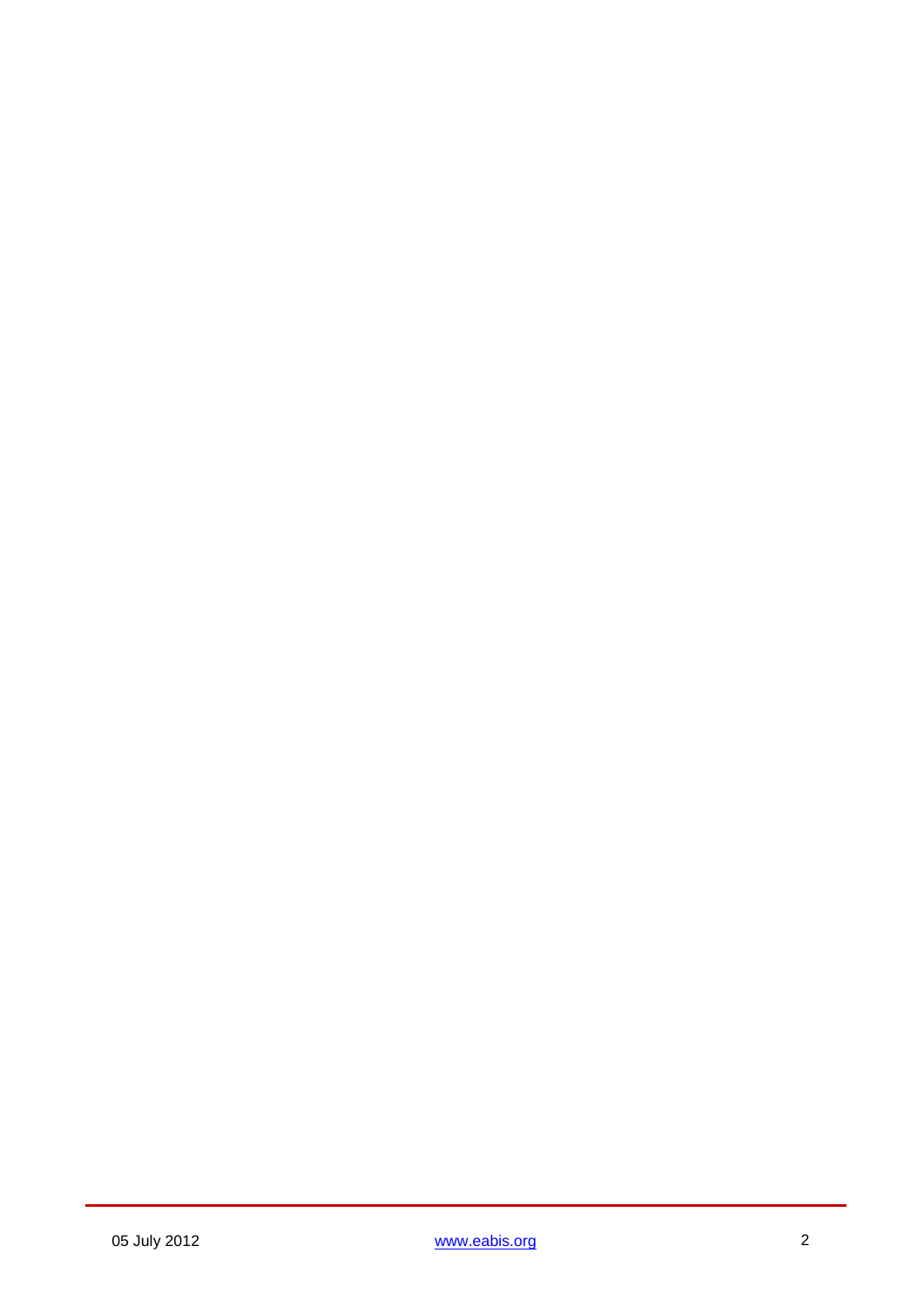## 1. Introduction

For the eleventh consecutive year, the ABIS Doctoral Conference will bring together doctoral candidates (PhDs + DBAs) from across Europe and beyond to share their research experience, their findings and the challenges they face in their studies in the field of business in society including corporate responsibility, sustainability, social entrepreneurship, social issues in management and business ethics.

### **The ABIS Doctoral Conference is an outstanding opportunity for PhD and DBA students to:**

- Explore research methodologies appropriate to the field of business in society.
- Benefit from the advice and feedback of senior researchers.
- Gain insights from senior editors on publishing doctoral work.
- Network with peers from around Europe and beyond.

## 2. Research Themes

In line with the theme of the ABIS  $12<sup>th</sup>$  Annual Colloquium "Sustainability and Finance" this year's Doctoral Conference will focus on the interfaces between strategy, sustainability and finance.

Topics include, but are not limited to:

- **1.** CHANGING FINANCE to rebuild trust in its institutions and optimize their role in society at international and local levels (stewardship).
- **2.** FINANCING CHANGE towards a sustainable ecosystem and an inclusive global economy based on the principles of shared value creation .
- **3.** VALUING SUSTAINABILITY to incentivize and reward innovation in business models, products, services and partnerships (entrepreneurship).
- **4.** ENHANCING SKILLS to integrate sustainable value assessment more deeply into strategic decision-making, management systems and talent development programmes (leadership).

Please note, however, that we welcome contributions from any doctoral candidates pursuing work around business in society issues.

## 3. Application and Outcome

We are calling for inputs to shape our discussions and to promote knowledge sharing and crossfertilization of ideas and approaches. Two kinds of contributions will be accepted:

- **Papers and research projects**; a structured description of research question, theoretical mainstream and research methodologies that candidates want to use, or are currently using, in their research.
- **Issues or methodological queries**: a narrative of problems related to issues or methodologies that the candidates are facing in their research.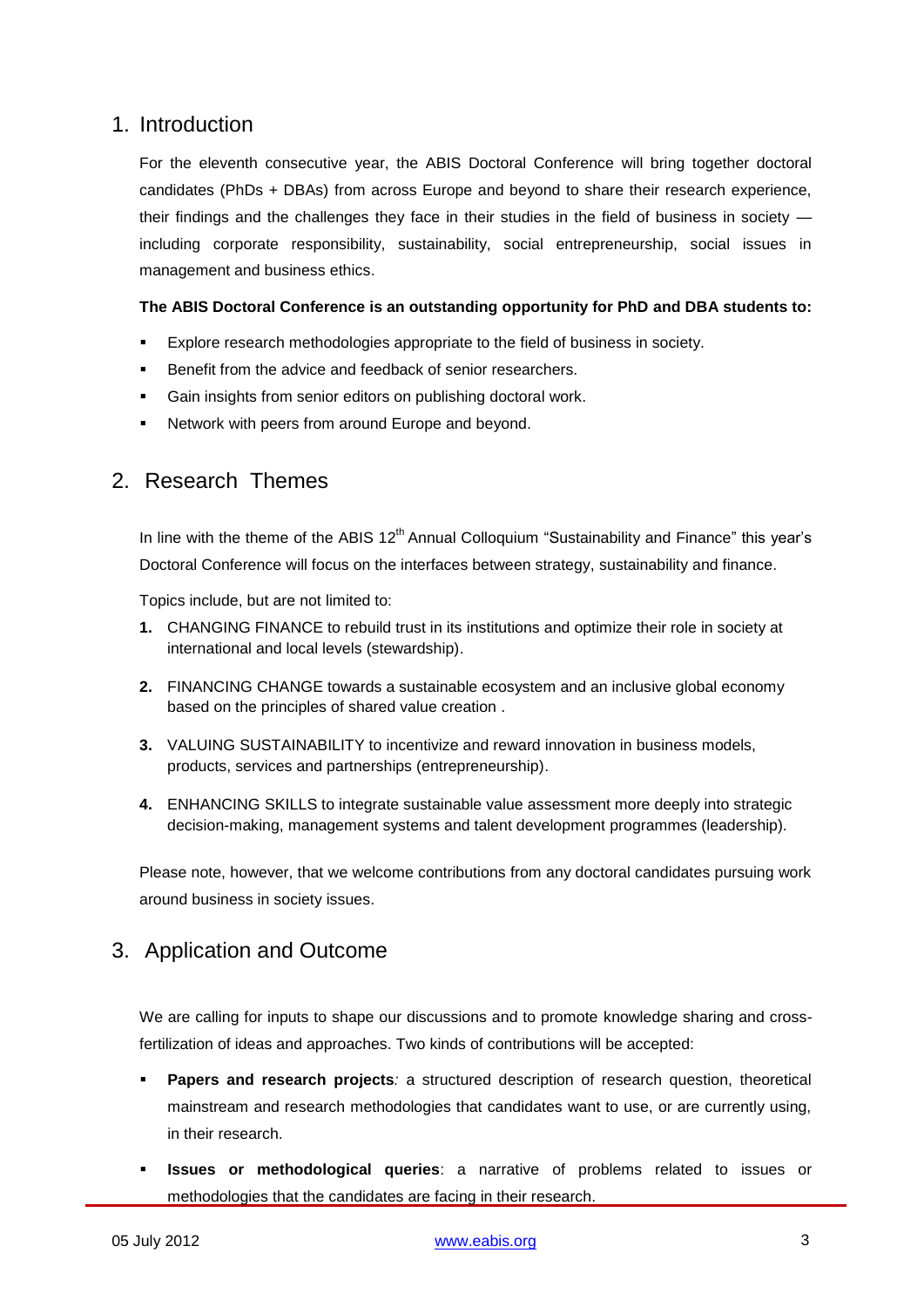In addition to gaining a deeper understanding of their own contribution to the research field, participants will be encouraged to submit a revised version of their **contribution to be considered for publication** in the peer-reviewed Business and Professional Ethics Journal.

# 4. Procedure and Format

## 4.1 Selection Criteria

- **Academic rigour.**
- **Practical relevance to business, civil society actors and policy-makers.**
- Clear language accessible to all.
- Relevance of issues and methodological problems to other PhD candidates.

## 4.2 Procedure and Format

#### Procedure and format for papers and research projects:

As a guideline, summaries should have at least **1000 and not more than 3000 words** and include:

- a. Field of research and theoretical mainstream.
- b. Clear description of the research question(s).
- c. Detailed description of the research methodology on both data collection and data analysis.
- d. Organizational details such as links with professors or colleagues from different countries, cooperation with research institutes/universities, international database(s) used, etc.

Procedure and format for issues or methodological queries:

Normally, summaries should have at least **750 and not more than 1500 words** and include:

- a. Field of research
- b. Clear description of the research question(s) and topic being examined
- c. Comprehensible narratives of the problems related to intra or inter disciplinary issues, research design, theory building, research methodologies, etc.
- d. Organisational details such as links with professors or colleagues from different countries, cooperation with research institutes/universities, international database(s) used, etc.

All tables and figures must be on separate pages at the end, numbered and with captions

In the text, all tables and figures must be referred to and all must have captions ("[Figure 1 about here]")

All figures must also be provided in original file format (ex., .jpg, .eps, .tif, etc.)